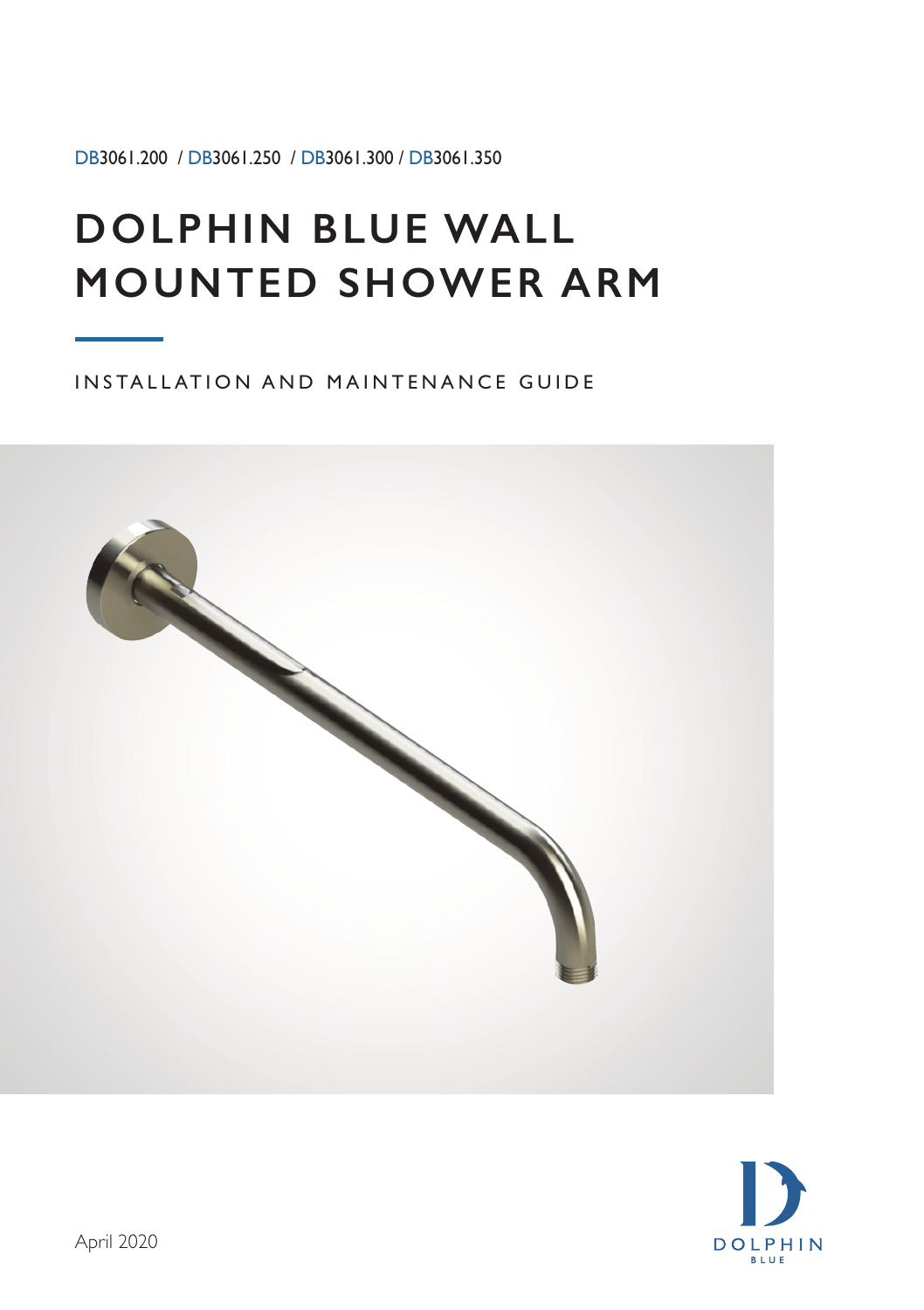## DIMENSIONS

#### **DIMENSIONS**



| Product code | Length            |
|--------------|-------------------|
| DB3061.200   | 200 <sub>mm</sub> |
| DB3061.250   | 250mm             |
| DB3061.300   | 300mm             |
| DB3061.350   | 350mm             |





#### Ref Description

- 1. Arm
- 2. Rosette
- 3. Sealing washer (not shown

› To check the product suitability for commercial and multiple installations, please contact Dolphin Solutions' specification advisory service before installation, 01424 202224

INSTALLERS PLEASE NOTE THESE INSTRUCTIONS ARE TO BE LEFT WITH THE USER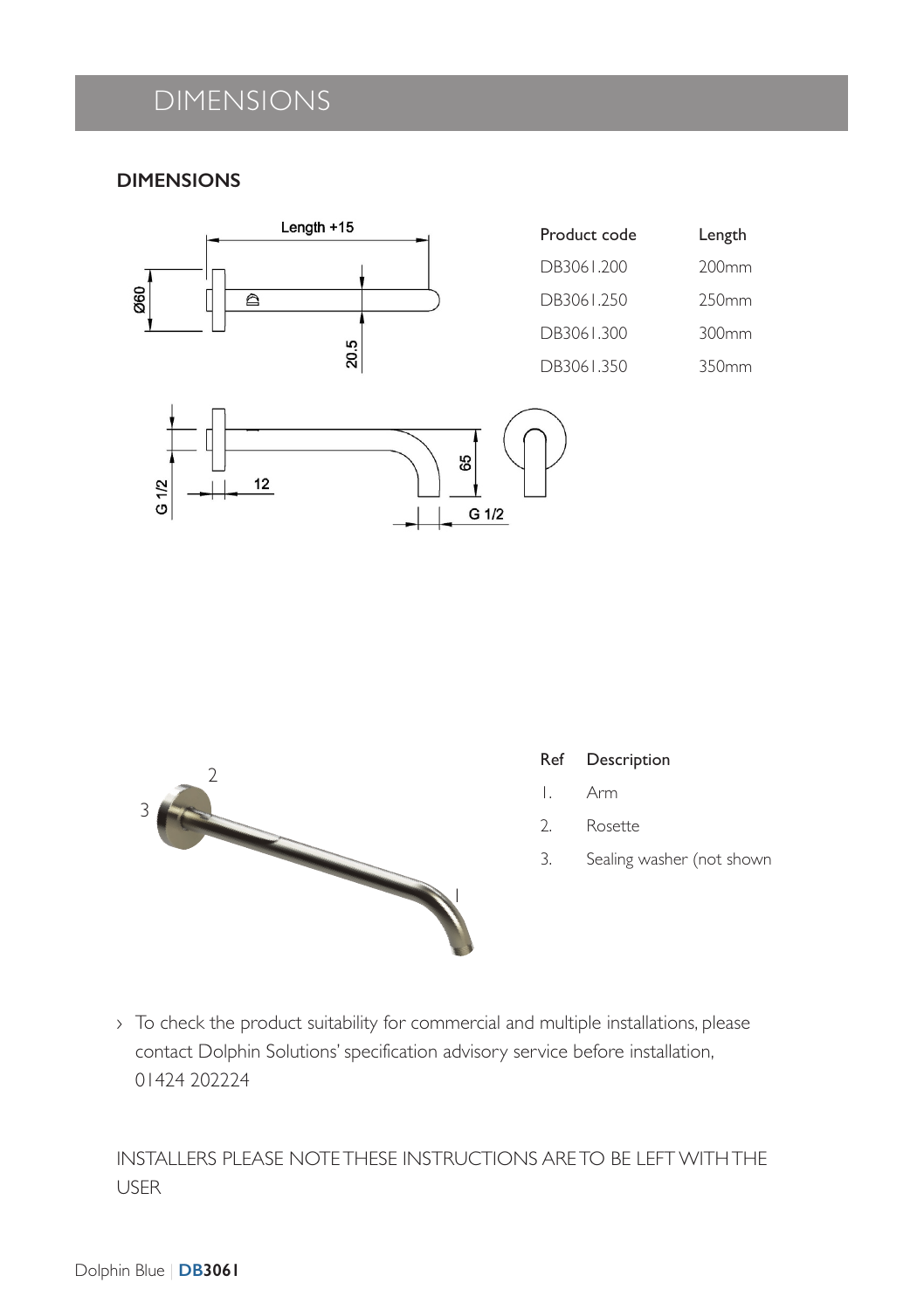## LIMITED WARRANTY

#### **INTRODUCTION**

- › Please read these fitting instructions carefully before beginning your installation.
- › The shower installation must be carried out by a suitably competent person and in sequence of this instruction book.
- › Care taken during the installation will give a long and trouble free life from your shower arm.



#### **SITE REQUIREMENTS**

› The installation must be in accordance with water supply (water fittings) regulation 1999 and/or local Bylaws.

#### **INSTALLATION**

- › Install the adapter into a suitable fitting (ceiling plate elbow, or similar with a minimum of 3 fixing screws) ensuring that the flush fitting pipework has suitable support.
- $\rightarrow$  **NOTE:** It is not advisable to fix the arm through the plasterboard alone, please consider a strong rear support. A maximum guide dimension of 10mm is given from the rear of the adapter to the face of the exterior ceiling (fig.3).
- > DO NOT use jointing compounds on any pipe fittings for the installation, When the pipe work fitting is secure and the ceiling is made good, carefully screw the ceiling arm onto the fitting. The ceiling arm may need adjustments to fit flush against the wall. The thread can be trimmed to suit.
- › Use of PTFE tape on the ceiling arm threads is advised to ensure a seal. Check the installation is leak tight.

#### **WARNING!**

› Check there are no hidden cables or pipes before drilling holes. Use great care when using power tools near water. The use of a residual current device (RCD) is recommended.

#### **APPROVALS**

This shower arm has the following approvals:

› WRAS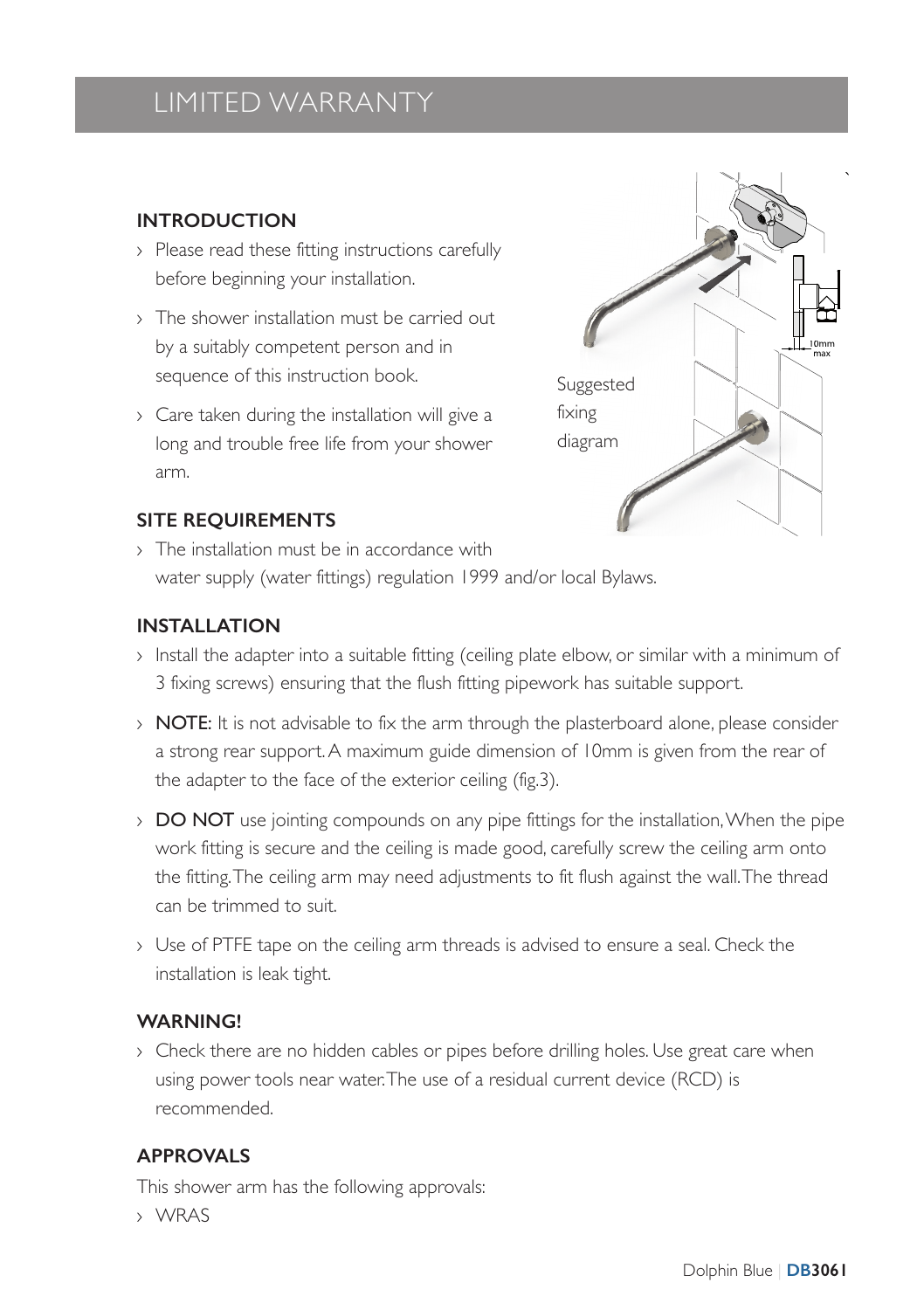### LIMITED WARRANTY

Dolphin Solutions Ltd warrants that its electronic taps, flush valves and controls will be free of defects in material and workmanship during normal use for two years from the date the product is purchased.

If a defect is found in normal use, Dolphin Solutions Ltd will, at its discretion, repair, provide a replacement part or product, or make appropriate adjustments. Damage caused by accident, misuse, or abuse is not covered by this warranty. Improper care and cleaning will void the warranty. Proof of purchase (original sales receipt) must be provided to Dolphin Solutions Ltd with all warranty claims. Dolphin Solutions Ltd is not responsible for labour charges, installation, or other incidental or consequential costs other than those noted above. In no event shall the liability of Dolphin Solutions Ltd exceed the purchase price of the tap, valve or control. If you believe that you have a warranty claim, contact your Dolphin Distributor, Dealer or Plumbing Contractor. Please be sure to provide all pertinent information regarding your claim, including a complete description of the problem, the product, model number, the date the product was purchased, from whom the product was purchased and the installation date. Also include your original invoice. DOLPHIN SOLUTIONS LTD AND/OR SELLER DISCLAIM ANY LIABILITY FOR SPECIAL, INCIDENTAL OR CONSEQUENTIAL DAMAGES. This warranty excludes product damage due to installation error, incorrect maintenance, wear and tear, battery, water composition, product abuse, or product misuse, whether performed by a contractor, service company, or the consumer. This warranty does not cover product damage caused by the following:

- › Incorrect installation, inversions of supply pipes.
- › Pressures or temperatures exceeding recommended limits.
- › Improper manipulation, tampering, bad or lapsed maintenance.
- › Foreign bodies, dirt or scale introduced by the water supply.

DOLPHIN SOLUTIONS LIMITED reserve the right to change product specification without prior notice.